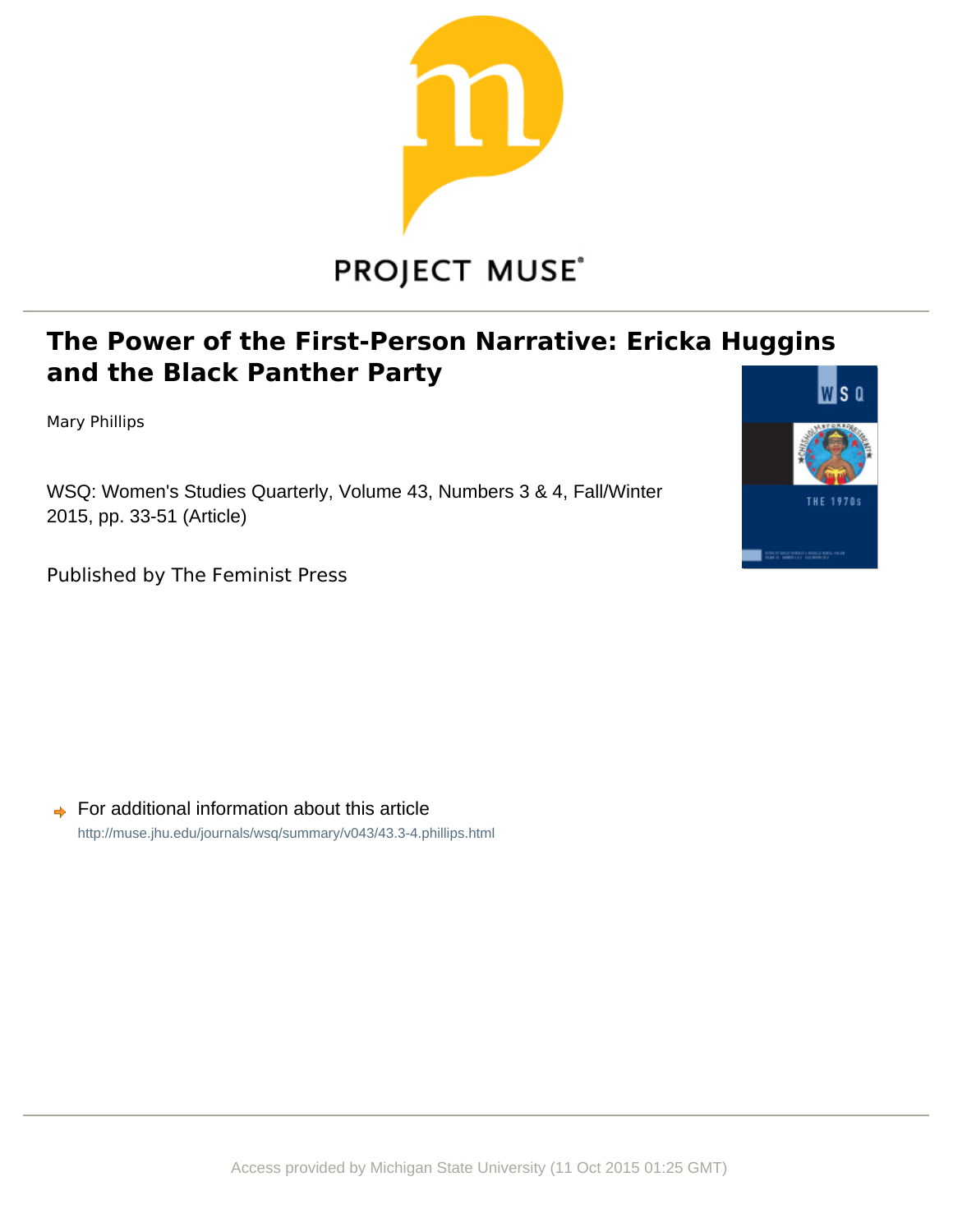### **The Power of the First-Person Narrative: Ericka Huggins and the Black Panther Party**

Mary Phillips

In 1971 Black Panther Party (BPP) members Ericka Huggins and Bobby Seale were tried for kidnapping, murder, and conspiracy. In a fury, one juror picked up a chair in the deliberation room and threatened, "Let these defendants go. You know you don't have any evidence. If you want to confine them to prison for the rest of their lives go on and try it, but I swear I will kill you to death."1 In recalling this moment leading up to her release, Huggins described how this juror's remarks had a "no-nonsense, don't cross me" tone, making note of the female juror's gender, her whiteness, and her occupation as a nurse. She learned about this critical information at the completion of the trial, admitting, "Thank God with everything in me because when it came to declaring a verdict, the women were the ones that said, 'You know there's no evidence. Why are we trying these people?'" Huggins's account illustrates the key role she believes women played in granting her freedom. She also claimed that one white male juror held out to the very end. After two hung juries, she stated, "The judge said, 'Let them go, we cost the taxpayers of Connecticut too much money. The defendants are free to go.'" Evoking her feelings of triumph, she continued, "So Bobby and I walked out that day" (Interview by the author, April 16, 2010). Her words "walked out," represent a feeling of liberation from the bars of injustice. The silence that black women revolutionaries so often encounter became part of Huggins's experience at the trial. Huggins's account of her trial and imprisonment responds to her invisibility in the face of official record keeping, and it serves as an example of the marginalization many female activists experienced during the civil rights and black power eras of the 1960s and 1970s. Her first-person narratives depict the

*WSQ: Women's Studies Quarterly* **43: 3 & 4 (Fall/Winter 2015)** © 2015 by Mary Phillips . All rights reserved.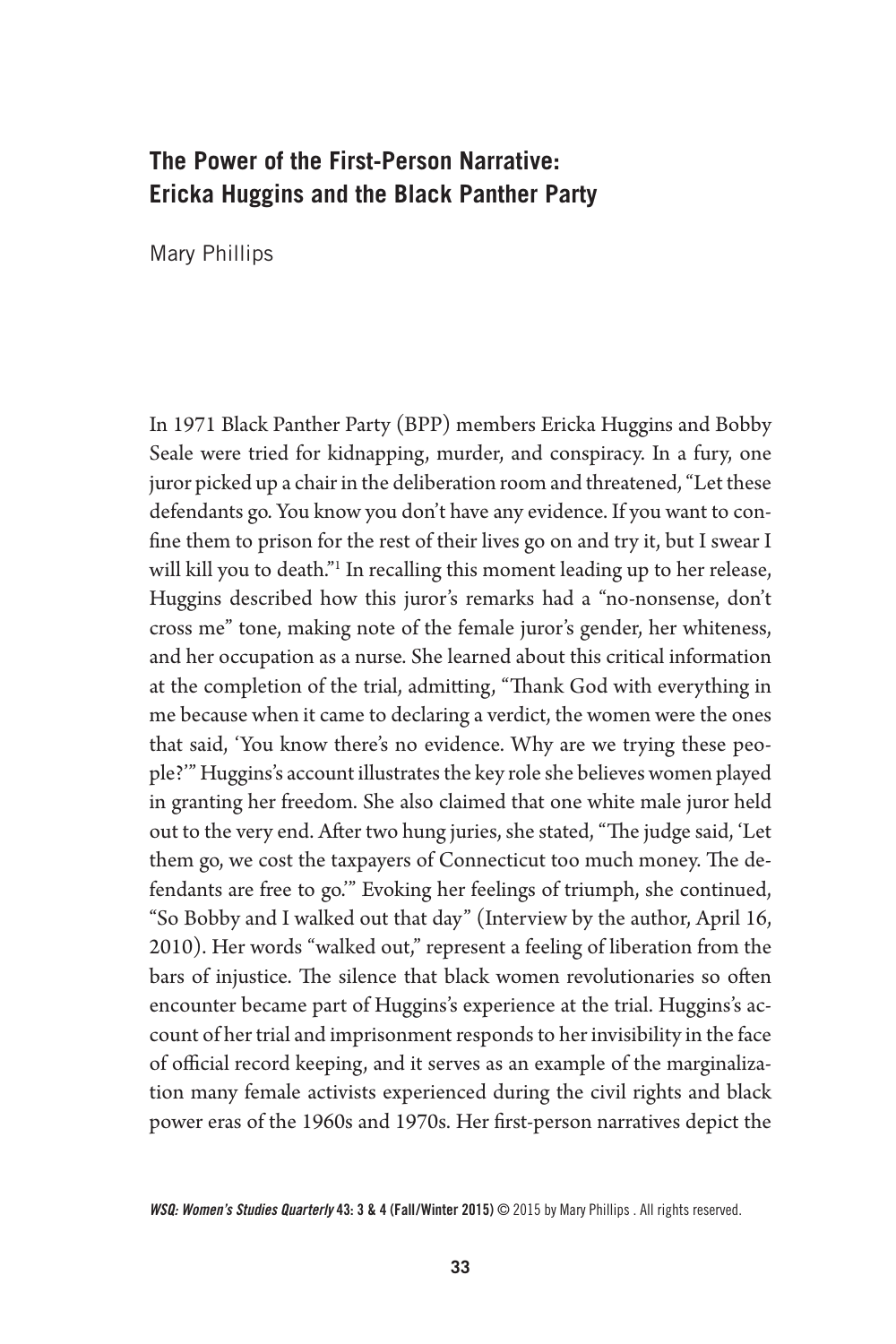direct impact of governmental repression similarly shared by Angela Davis, Assata Shakur, Mabel Robinson Williams, and others, whose voices most often remained distorted and excluded from the official public record.

Reframing history through her personal experience, Huggins challenges hegemonic practices of power and knowledge. At the center of the historical record she serves as a critical player in the black radical protest movement. Her stories as a living Black Panther Party member recognize her agency and allow for a new kind of history that invokes passion and feelings. Interviews play a critical role in reconstructing black women's lives and they capture the importance of affect in history making. They offer a way to unpack emotions and provide intimate views of the experiences of BPP members. Black women's personal writing and reflections are important sources for helping us better understand the black power era and notions of gender, feminism, history, and motherhood. Huggins agreed to talk with me on the condition that I produce research "that goes beyond a scholarly approach" (Interview by the author, February 20, 2010). As a case study, Huggins's personal account became critical in the political enfranchisement of women in the BPP. It is a radical intervention that captures an important subjective point of view and functions as a feminist methodological praxis that privileges personal experience. Her story provides an alternative political discourse for understanding the implications of history, allowing Huggins to move from the background to the foreground of the BPP.

The Black Panther Party, one of the most well-known organizations during the black power movement, functioned as a grassroots political coalition-building organization founded in Oakland, California, in 1966. The BPP practiced their cofounder Huey P. Newton's theory of intercommunalism, which transformed over time to meet the changing needs of black and poor communities. Judson Jeffries explains, "Newton suggested that the stage of Intercommunalism will come about when the world's nonruling class seizes the means of production (presumably of the entire imperialist system) and distributes the wealth in an equitable fashion to the many communities of the world" (2002, 80). Intercommunalists believed in a world free of borders, one in which communities share resources. BPP member JoNina Abron-Ervin specified that the group's wide-ranging initiatives for black and poor communities in the U.S. included "police-alert patrols, the *Black Panther Intercommunal News Service*, the breakfast for children program, free medical clinics, the Oakland Community School,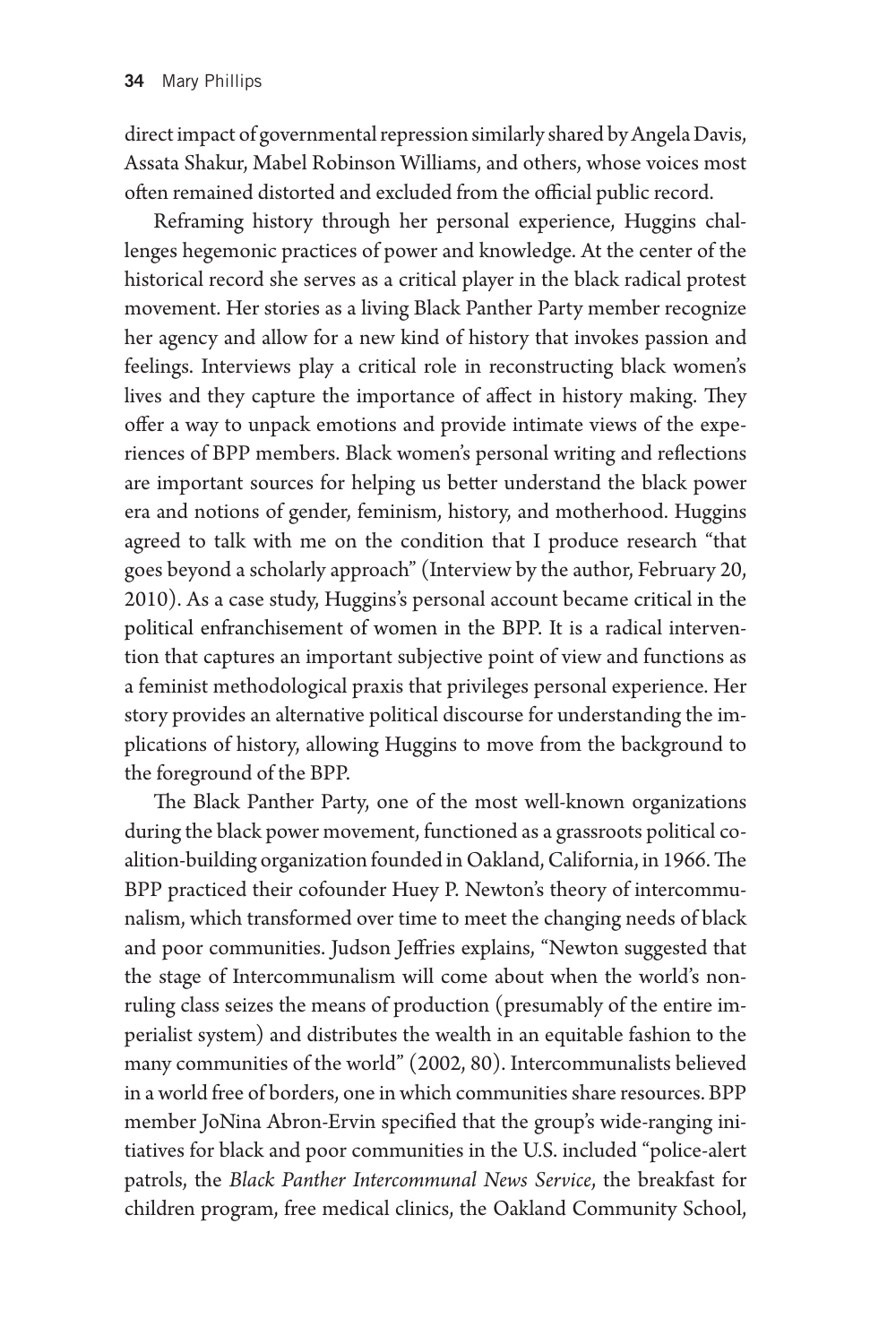free busing to prisons, the free food program, the free clothing and shoes programs, the free ambulance program, sickle-cell anemia testing, Seniors Against a Fearful Environment (SAFE), and the free pest control program" (1998, 179). These programs provided much-needed access to services and resources in the black communities in the face of the failures of Lyndon Johnson's War on Poverty. Carl Hart acknowledges that this initiative "helped bring the percentage of black families living in poverty down from 55 percent to 34 percent between 1959–1969," although there remained high unemployment within black communities (2014, 17). Johnson's legislation "established the vision for the subsequent research and analysis of minority poverty" (Wilson 1987, 131). William Julius Wilson argues, "the emphasis was mainly on the environments of the poor . . . this vision did not consider poverty as a problem of American economic organization" (131). The War on Poverty neglected to solve the systemic problems inherent in 1970s racial politics: the federal government's handling of economic issues and the institutional forms of oppression against people of color. Impassioned by the 1960s assassinations of nonviolent civil rights leaders, the BPP's radical display of community service offered another form of self-defense to challenge institutional violence and police terror within black communities. Their message was of community empowerment and community protection. Their revolutionary spirit coupled with their community programs made them targets for ongoing government assault and violence from programs such as COINTELPRO.<sup>2</sup>

Born Ericka Cozette Jenkins on January 5, 1948, in Washington, DC, Huggins joined the BPP in 1967 in Los Angeles. As a college student at Lincoln University in Pennsylvania, she was involved in the Black Student Congress (BSC), a campus organization, despite the fact that the BSC was resistant to female membership: "They didn't appreciate women joining the Black Student Congress as it was called then but they did let me join" (Interview by the author, July 20, 2011). In college, she read a *Ramparts* magazine article on charges against Huey P. Newton for the murder of an Oakland police officer. Moved by the inhumane treatment of Newton after his arrest, Huggins mentioned the "picture in that *Ramparts* magazine article showed Huey without a shirt strapped to a hospital gurney, with a bullet wound in his stomach. The white police officer was obviously guarding the camera" (Interview by the author, July 30, 2011). Inspired by the image and the story, she and her lover, John Huggins, decided to leave school, move to California, and join the BPP. She later married Huggins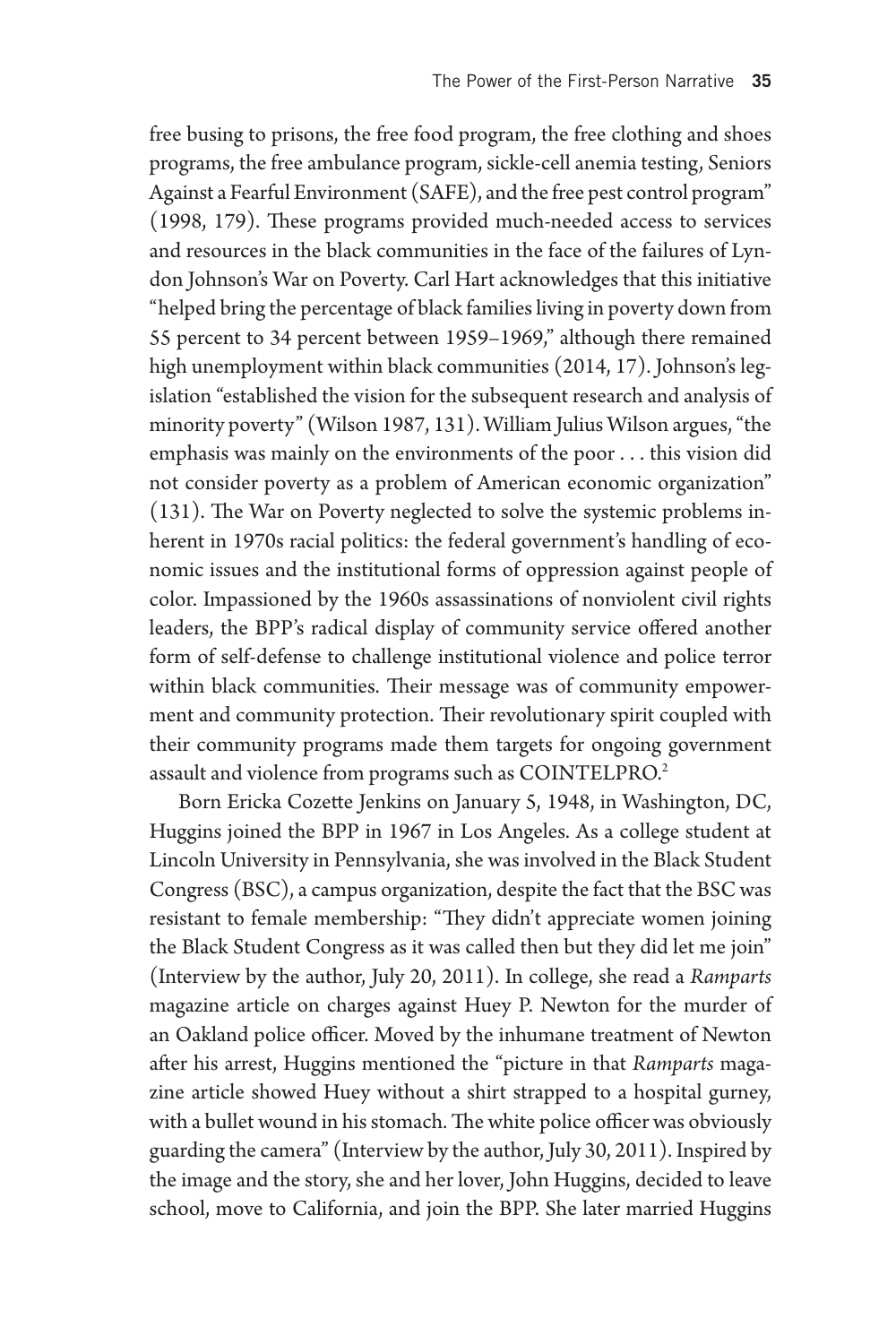and they had a daughter, Mai. In the BPP, Ericka Huggins served in many capacities, including working as editor of the BPP newspaper, the *Black Panther*, also known as the *Black Panther Intercommunal News Service*. When her husband was murdered by COINTELPRO agents, Huggins moved to his hometown and opened a BPP branch in New Haven, Connecticut. After her arrest, trial, and release in 1971, she served as director of the BPP's Oakland Community School (OCS), maintaining its daily affairs from 1973 to 1981. She cowrote the curriculum as well as grants for the school, in addition to supervising and managing staff members. While serving as director, she traveled the country delivering presentations on the school's pedagogy. She became a member of the BPP's Central Committee and she coauthored a book of poetry, *Insights and Poems* (1975), with Huey P. Newton.

Huggins's storytelling functions as a form of self-defense and personal agency despite historical silences and targeted violence by governmental authority. Two years after their move to California, the FBI murdered her husband, John Huggins, along with BPP member Alprentice "Bunchy" Carter on the campus of the University of California at Los Angeles (UCLA). The UCLA Black Student Union had requested support from John Huggins and Bunchy Carter to assist them in the highly charged meeting concerning the directorship of the High Potential Program, an equal educational opportunity program. According to Huggins, the FBI manipulated the entire process, creating tremendous tension throughout the director's search. This tension reached its zenith on January 17, 1969, at a meeting in Campbell Hall when John Huggins and Carter were shot (Brown 2003, 91–99). Huggins was at home with her three-week-old daughter when the traumatized BPP members gathered at her house after the shooting. According to Elaine Brown, "Ericka Huggins left the world then, it seemed. I watched her stand at the kitchen, her long, thin body surrendered, her eyes glazed" (1992, 167–68). The police came to Huggins's house and arrested her and the others. She recalls, "They booked us on something ridiculous like mischief. They wanted us off the streets. They treated us like members of a gang" (Interview by the author, April 16, 2010). Importantly, her point of view demonstrates an institutional cruelty. This young mother, now a widow, found herself in jail.

Huggins contends the FBI not only infiltrated both the BPP and the US Organization but also the students at UCLA. The police and other governmental forces gained information on the BPP in an effort to de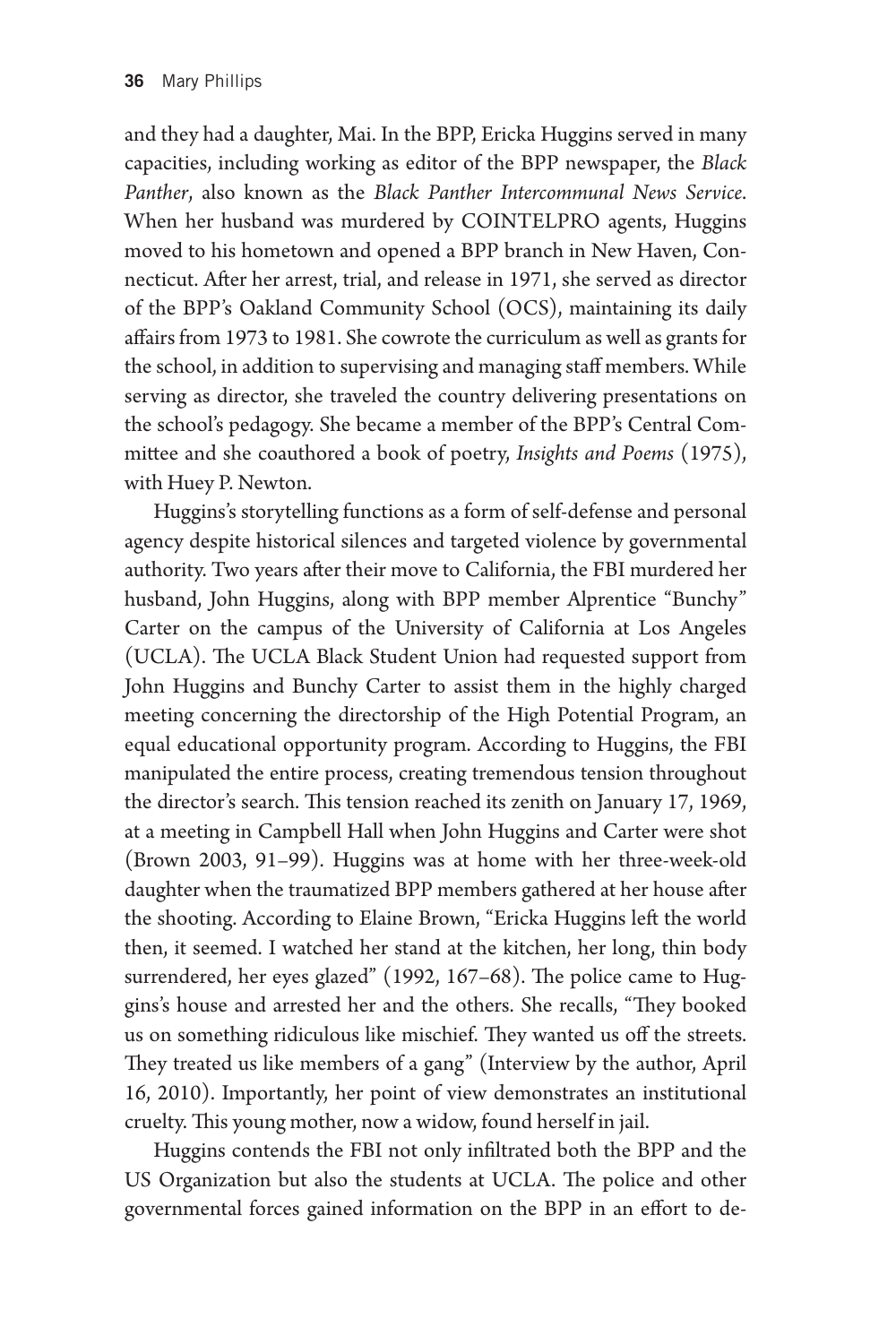stroy, distort, and misrepresent the BPP to the general public. Ward Churchill explains, "The Party was simultaneously infiltrated at every level by agent provocateurs, all of them harnessed to the task of disrupting its internal functioning. Completing the package was a torrent of disinformation planted in the media to discredit the Panthers before the public, both personally and organizationally, thus isolating them from potential support" (2001, 78). In this first encounter with COINTELPRO, Huggins describes the FBI infiltration she saw while contained at the police station:

We were sitting at the Seventy-Seventh Street Police Station in Los Angeles at that time. Two men in dashikis who Party members knew to be members of the US Organization came into the police station, not in handcuffs like all of us, not escorted in for questioning like us, but freely walking . . . [They] stopped to answer the police, and I hadn't cried up to that point . . . I refused to cry, but that was one of the moments when I really wanted to cry because I could see it, nobody had to tell me anything, something had gone on. This was clearly orchestrated. (Interview by the author, April 16, 2010)

Her statement offers witness testimony that identifies corruption in the legal process. The US Organization members she describes, these "men in dashikis" comfortable among the police, were government agents. She exhibited indefatigable will when she "refused to cry" in the face of this betrayal, and worse, her own personal tragedy. Certain of the FBI's manipulation, she knew this "was clearly orchestrated" by the direct, apparent boldness of the FBI in its strategic plan to destroy the BPP. Recognition of this situation displays the high frequency of espionage acts against the BPP.

Constant infiltrations and trumped-up criminal charges plagued the BPP. Under siege, the BPP struggled to reclaim its identity as community advocates in the public imagination. The BPP consistently challenged the FBI's violent onslaught, and their self-determination and resistance linked them to the long history of black protest. Huggins compared the resistance efforts of the 1970s black freedom struggle to nineteenth-century U.S. slavery. In both, black women organized against the oppressive system of U.S. slavery; they were universally interested in uplifting their families and building their communities. In particular, she highlighted the parallels between black women's activism in the BPP, slave women's resistance efforts, and black women's organizing during the civil rights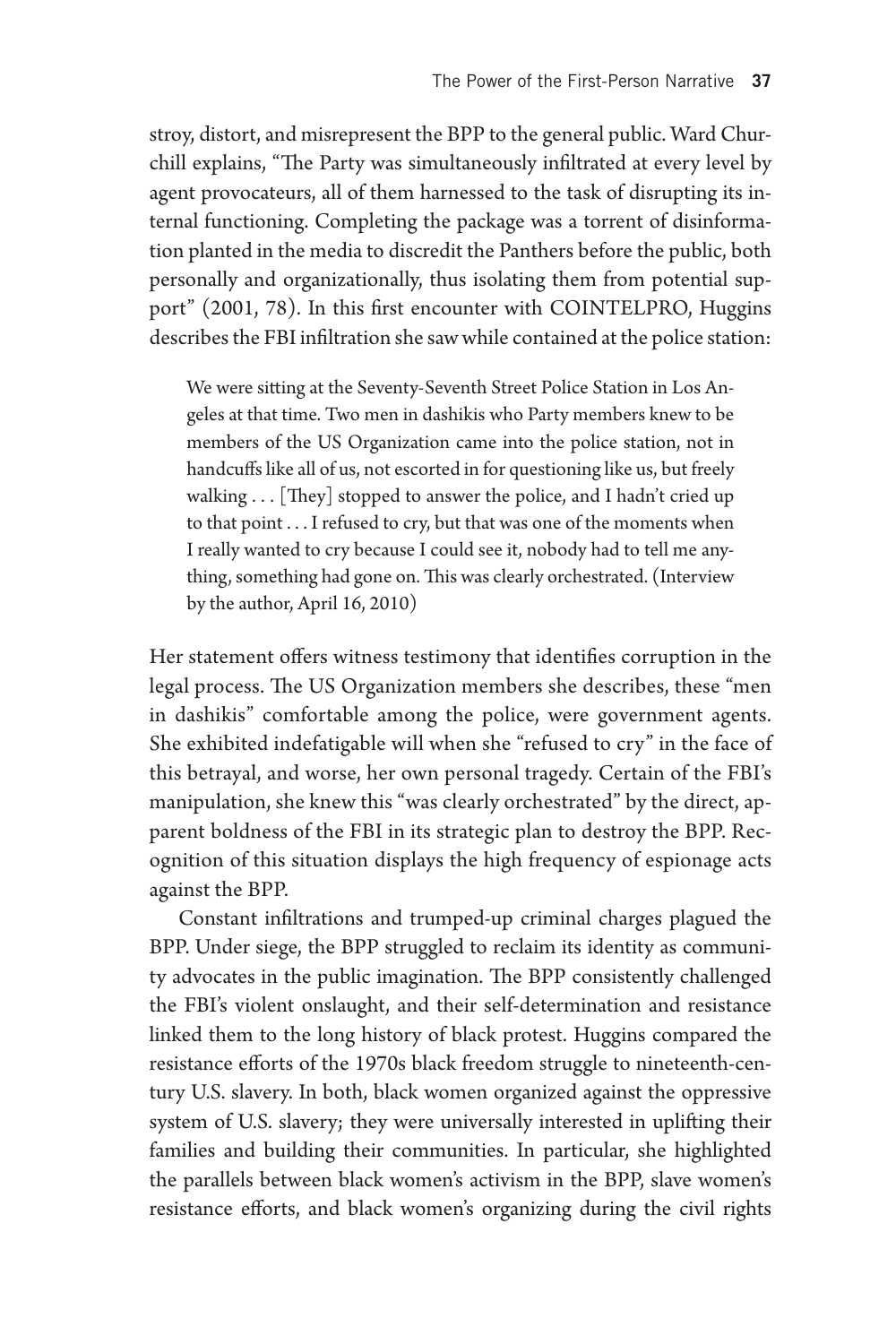movement, emphasizing that "all of them had the same goals in mind" (Interview by the author, February 20, 2010). Their shared goals included the liberation of black and poor communities. In doing this, they encountered obstacles including racism, sexism, and classism. Likewise, Angela Davis writes, "The status of black women within the community of slaves was definitely a barometer indicating the overall potential for resistance. This process did not end with the formal dissolution of slavery" (1998, 126). Both Huggins and Davis recognize female slave resistance as part of the black radical movement.

Huggins's interest in feeling as part of storytelling repositions women as subjects. In interviews, she emphasized the importance of primary sources in telling the experiences of BPP members. In her conversation with me about my research on the BPP she explained:

It's really important for you because you have taken this on, and I care about your work that you read more things that the party members have written. So before we begin, do you understand where I'm coming from? Because I do not want you to think I am picking apart your work or anybody else's. I just want you to understand how it feels to be written about while we are still alive. (Interview by the author, February 20, 2010)

Huggins establishes her own agency in as much as she also acknowledges the value of my own power as a historian of black women. Her language demands attention to feelings by making them a precondition to the interview. Expressing her commitment to affective relations she stresses, "I care about your work." She declares the importance of empathy as crucial to human connection and political action. She insists on the recognition of her humanity, her feeling, as part of the historical record.

Huggins's personal account serves as political and historical intervention. This BPP intervention included the development of an alternative analysis in understanding intellectual work. It insists on a definition of scholarship that promotes intercommunal solidarity to legitimize the power of the community. Huggins explains:

All human beings are of value whether they go to the academy or not and . . . the Black Panther Party was itself full of scholars if we unpack the word scholar and reframe it: Huey Newton was a scholar long before he got a doctoral degree, Bobby Seale was a scholar, Elaine Brown was a scholar. It has nothing to do with what the Eurocentric model tells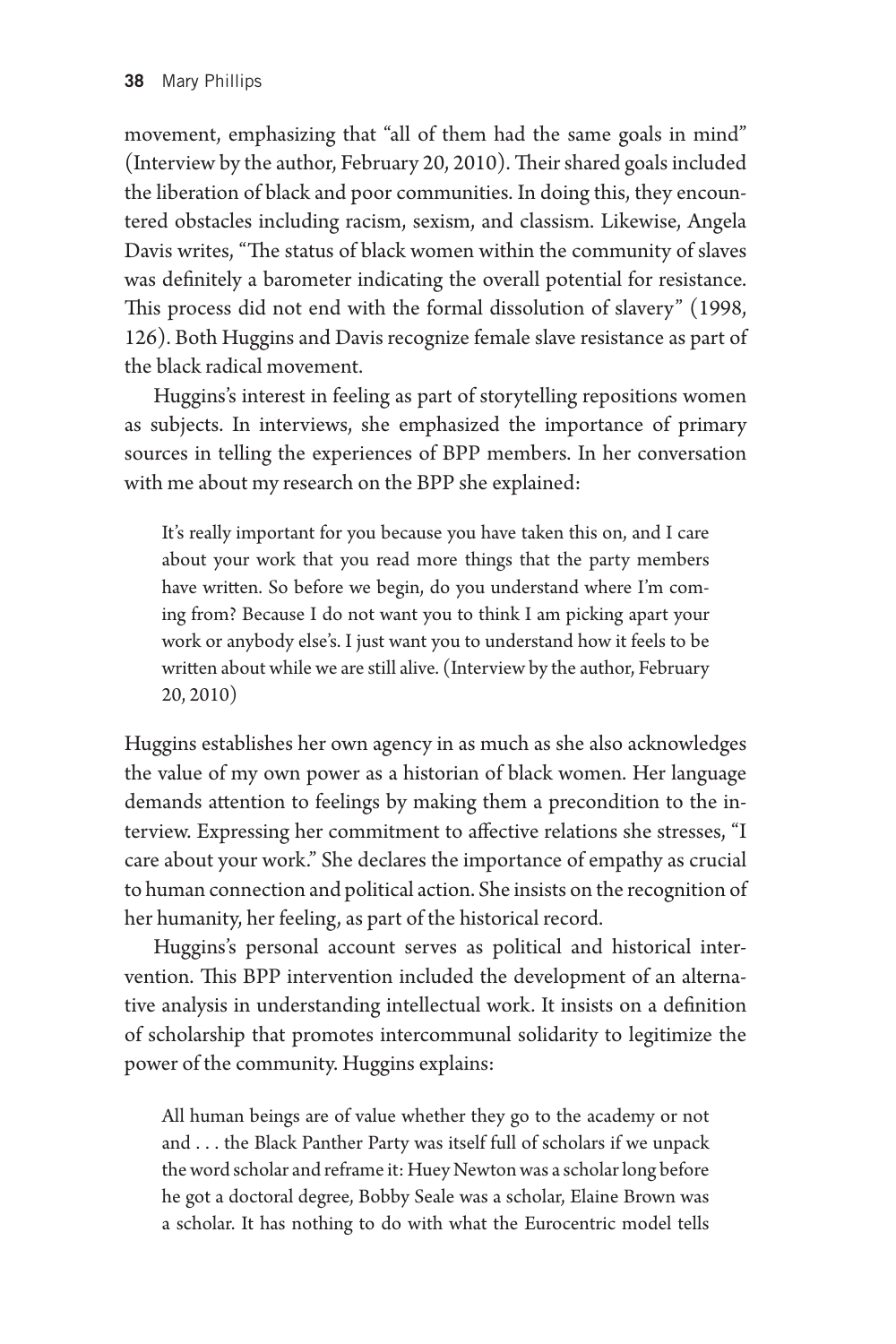us scholarship is . . . who says that a person who's selling drugs at the street level and has an organized and functioning structured network isn't a brilliant business person, isn't a great manager, isn't probably a great accountant and so on. So there's this theory that everyone in the academy is an intellectual and a scholar and everybody outside . . . are thugs. (Interview by the author, February 20, 2010)

Huggins's words dismantle the race hierarchy and class privilege that assert the value of a broader humanity. She places emphasis on the need to "unpack" and "reframe" the term scholar. While some find this position similar to Antonio Gramsci's "organic intellectual," her analysis is more aligned with Walter Rodney's "guerilla intellectual" (Rodney 1990, 113; Christian 2002, 130–31). Defining the scholar as any person with expert knowledge, she compares a drug dealer to a manager—more like an accountant than a criminal. This seeming paradox levels and equalizes the drug dealer and the "brilliant business person." She critiques the rigid definition of the term scholar as exclusively defined through formal education, the only kind of access to the "inside" of complex thinking. While a person participating in an alternative economy might remain on the "outside" of the mainstream, Huggins views experience as qualification for knowledge. She takes black people from a marginal status, "outside," and places them on the "inside" at the center of knowledge production. Similarly, the affect in her personal narrative is repositioned as critical to the inside of history.

Huggins's approach to history resolves the kinds of exclusions that would otherwise marginalize black people. This view reframes the very notion of legitimate sources and the official historical record. She adds, "The prostitutes and the former gang members that were in the Los Angeles chapter that I first joined were scholars. They could tell you how the United States's infrastructure oppressed us. They didn't read it in a book, they didn't learn it in a class" (Interview by the author, February 20, 2010). In its confrontation with the status quo, Huggins's point of view inverts social hierarchy to render the underground as mainstream. She acknowledges the marginal as critical in articulating a complex understanding of social power structures. Like Huggins, the BPP defined intellectuals very differently. BPP leaders mandated no formal training for members to be recognized as scholars.<sup>3</sup> In their political praxis, Panthers considered lived experiences as knowledge. Consequently, the black community already consisted of individuals whose members possessed and maintained crit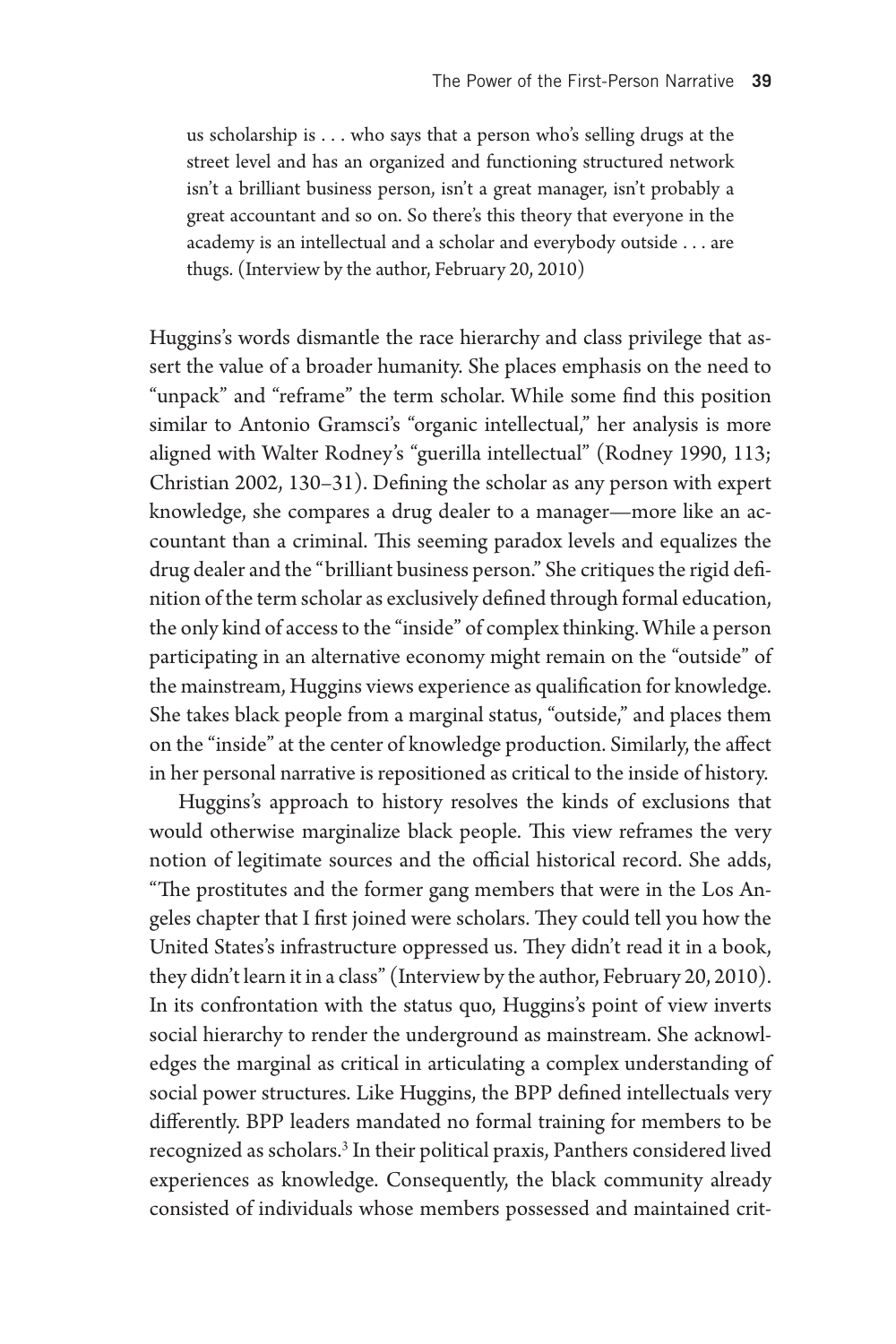ical insight into the political discourses of the structural inequalities that affected them.

Huggins's oral history represents a black woman's subjectivity as the counter narrative to the institutional modes of knowledge and power that would render her silent. As Robyn Spencer explains, "Black women have remained on the outskirts of Black Power: their marginality central to the movement's definition, but their agency and empowerment within the movement effectively obscured" (2008, 91). To date, there are few booklength manuscripts and an even smaller amount of oral histories on women in the black power era and the BPP.<sup>4</sup> Huggins's recollections also attest to the inefficiencies of mainstream historiography and its attendant role in ranking social value. Interviews allow women to serve as the "representations of their own reality" (Gluck and Patai 1991, 3). This analysis still resonates in thinking about the value of oral history as a form of scholarship. In their argument, the interviewer and interviewee engage in a crucially important relationship of trust and negotiation in the oral collaboration process. Intimacy with the source privileges a new "inside," in which the personal narrative gives voice to the humanity of the marginal. Nwando Achebe adds that this allows for "a true exchange of ideas and experiences based on mutual respect, support, and accountability" (2002, 14). This returns to Huggins's need for mutual understanding—"I just want you to understand how it feels"—and the importance of feelings in transgressive history. Oral history restores power to the subject as the narrator of her own story, and it honors the fundamental principles of grassroots politics.

The personal exchange necessary to oral history inserts the feeling that gets lost in other kinds of history. Particularly, oral history insists on personal sensibilities—emotion and affect—as central to social relations. Sara Ahmed recognizes that "emotions do things, and they align individuals with communities—or bodily space with social space—through the very intensity of their attachments" (2004, 119). Their powerful effect allows for human connection, encouraging empathy to create political urgency, which mobilizes and aligns communities. Here, feeling inspires political action. BPP identity as a political group depends on the shared outrage of its members and their mutual commitments to justice, producing a conscious awareness. In the BPP context, these kinds of intense attachments not only organize the community but also inform the personal feeling that characterizes Huggins's exemplary voice in 1970s black women's political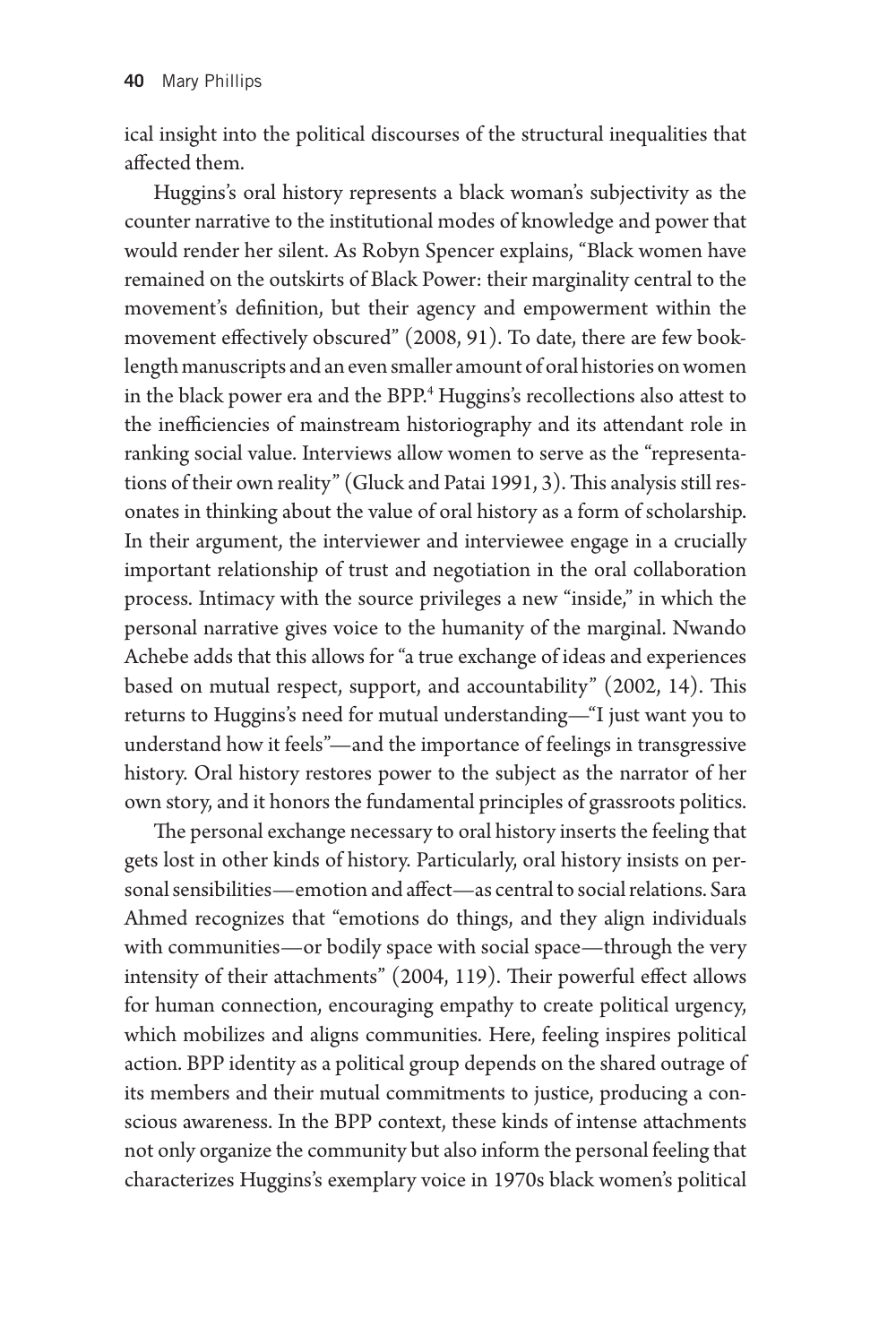history. Moreover, this energy, mobilized to align communities, serves a vital role in challenging the lens of a traditional history that marginalizes the political and social experience of black people.

The BPP personification of blackness as political links shared feelings to consciousness of a larger struggle. Just as Huggins's story shows how political conflict has personal effects, personal feelings activate politics. The 1978 Combahee River Collective's "A Black Feminist Statement" announces the crucial importance of feelings within radical feminism:

There is also undeniably a personal genesis for black feminism, that is, the political realization that comes from the seemingly personal experiences of individual black women's lives . . . We believe that the most profound and potentially the most radical politics come directly out of our own identity. (2014, 272–74)

For this working group of black feminists, "personal genesis" reiterates the fact that political practice begins with feeling. They insist on personal experience as crucially bound to radical community politics. It announces the political in the personal. This thinking defines second wave feminist organizing as well as BPP politics. The statement continues:

We are actively committed to struggling against racial, sexual, heterosexual, and class oppression, and see as our particular task the development of integrated analysis and practice based upon the fact that the major systems of oppression are interlocking. The synthesis of these oppressions creates the conditions of our lives. (2014, 271)

They assert that black feminist politics are intersectional and that their beliefs combat structural inequalities affecting the individual and collective lives of black women. Recognizing the importance of this praxis, *Ms.* magazine cofounder Gloria Steinem credits black women for having "invented the feminist movement" (Tisdale 2015).

Huggins's historical intervention stands at the crossroads of racism and sexism, building on the intersectionality detailed in the Combahee River Collective's manifesto. BPP member Assata Shakur describes her dealings with racism and sexism while in police custody in connection with the 1973 murder of a New Jersey state trooper, which she believes is another COINTELPRO initiative. In the hospital room after her arrest, Shakur writes: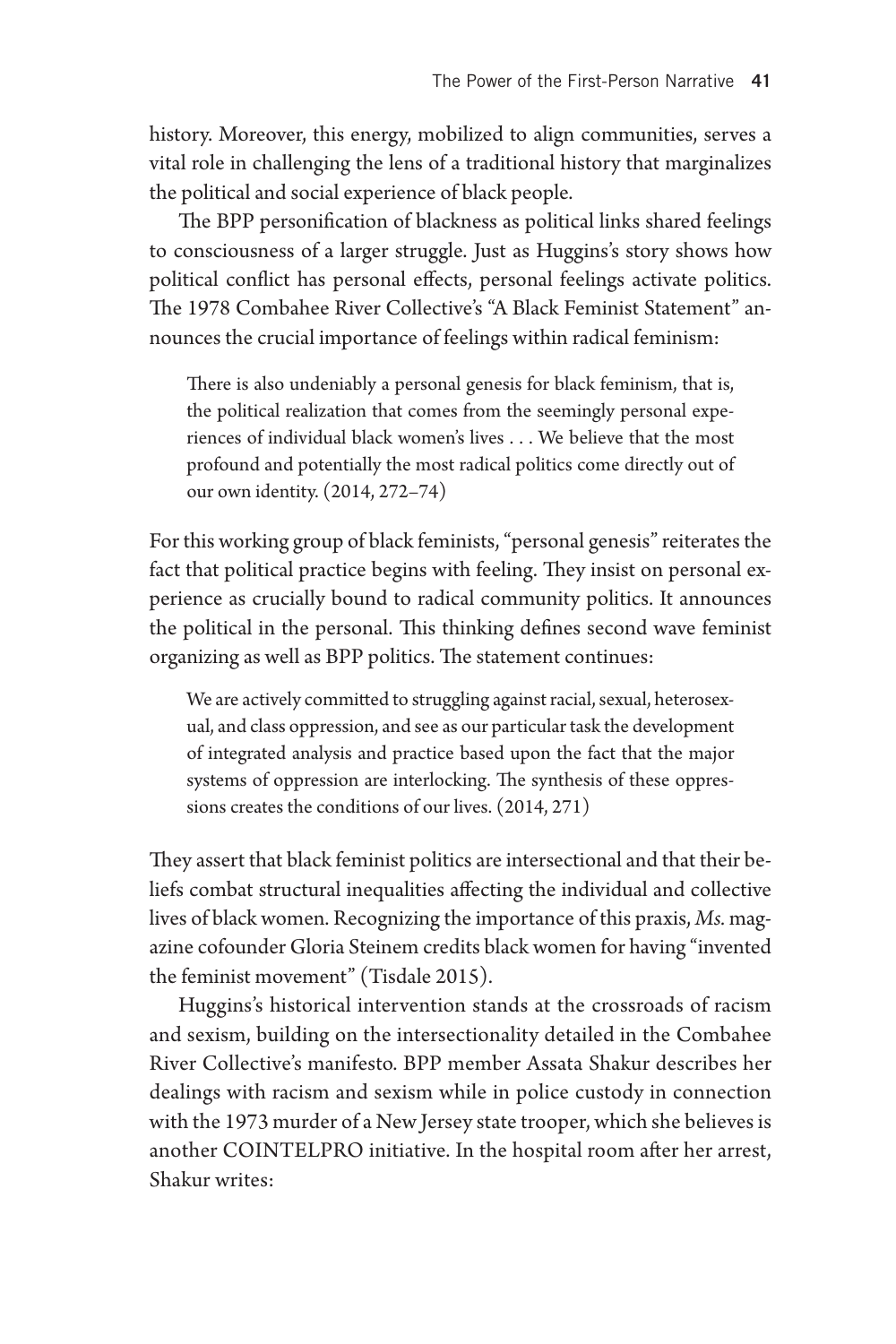Two Black nurses were very kind to me . . . One night one of the nurses came in and gave me three books. i hadn't even thought about reading. The books were a godsend. They had been carefully selected. One was a book of Black poetry, one was a book called *Black Women in White Amerika*, and the third was a novel, *Siddhartha,* by Hermann Hesse. Whenever i tired of the verbal abuse of my captors, i would drown them out by reading the poetry out loud. "Invictus" and "If We Must Die" were the poems i usually read. i read them over and over, until i was sure the guards had heard every word. The poems were my message to them. When i read the book about Black women, i felt the spirits of those sisters feeding me, making me stronger. (1987, 16)

Appearing in both Huggins's and Shakur's testimonies, nurses are caretakers that provide a lifeline. Both stories insist on women's collaboration as a requirement for survival. For Shakur, literature feeds the revolutionary spirit. The book *Black Women in White Amerika* (Lerner 1992) includes a collection of writings by Harriet Tubman, Sojourner Truth, Anna Julia Cooper, Ida B. Wells, Amy Jacques Garvey, Fannie Lou Hamer, Shirley Chisholm, and Anne Moody among others. Shakur also highlights Herman Hesse's *Siddhartha* (1951), which describes the journey of an individual from suffering to enlightenment. Both of the poems Shakur mentions reclaim the humanity of the oppressed. The nineteenth-century English poem "Invictus" by William Ernest Henley includes the line, "My head is bloody, but unbowed" (stanza 2). It highlights resistance in the face of injustice. This declaration corresponds to the other poem she discusses, Claude McKay's "If We Must Die," specifically in the line, "If we must die—oh let us nobly die" (line 5). This poem announces, "let us show us brave" (line 10), encouraging for Shakur fearlessness in combating structural inequalities. McKay ends his poem "Pressed to the wall, dying, but fighting back!" (line 14), which speaks to the miscarriage of justice that Shakur was experiencing (1987, 53). The literature impassioned her strong sense of agency despite hospitalization and containment, helping her demonstrate resistance.

Huggins's 1969 incarceration marked the inauguration of a series of arrests and detainments of black women political activists during the 1970s, and it became an important symbol of black women's political empowerment. The 1969 BPP pamphlet "Panther Sisters on Women's Liberation" credits Huggins's leadership as an example of women's agency in the BPP: "Then there's Ericka Huggins. The Brothers had to look on Ericka with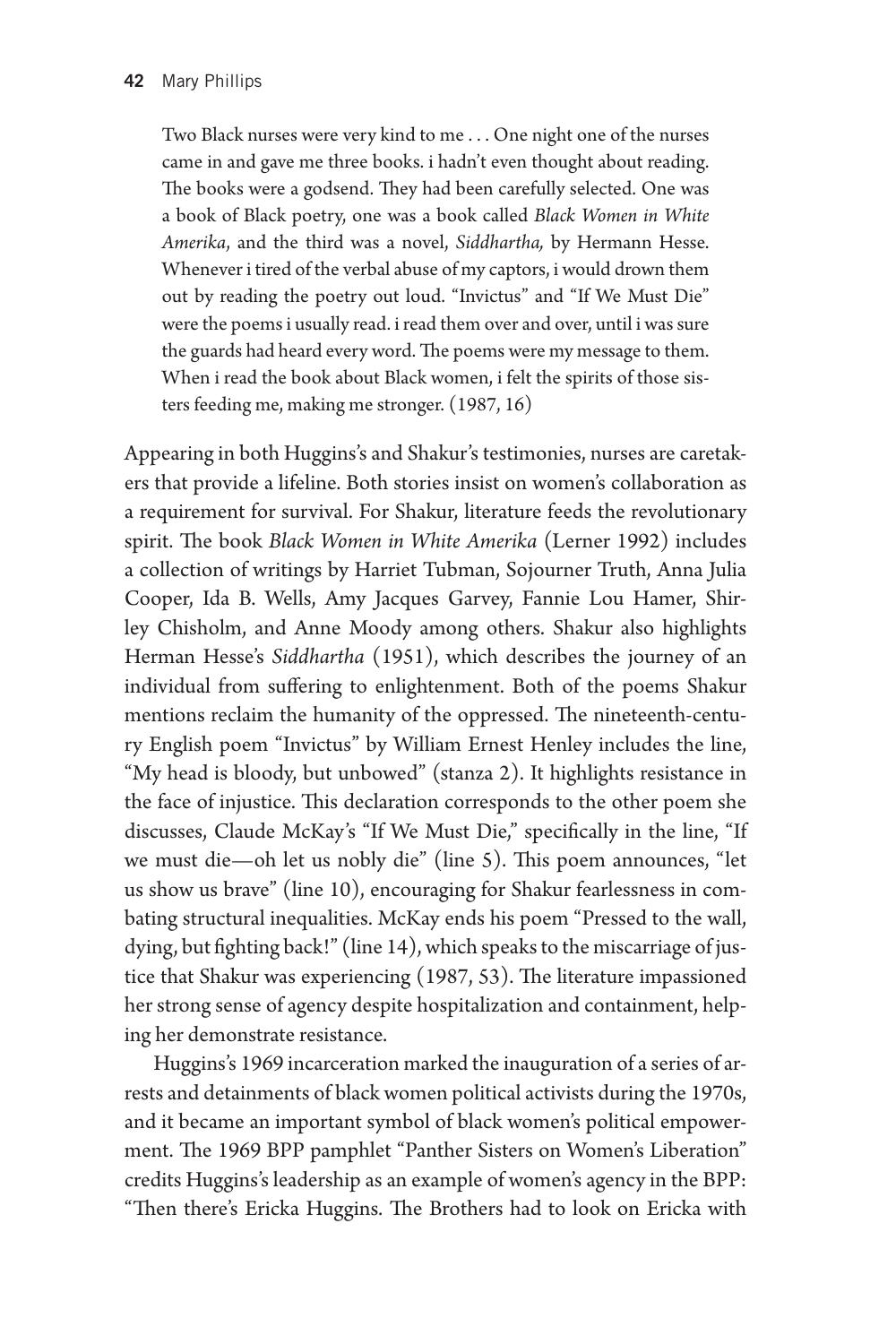a new light because she had been thru a lot of things that some Brothers hadn't even been thru. The sisters looked up to her and we all saw what we had to do. The sisters have to pick up guns just like brothers" (1976, 339). This record positions Huggins not only as an important figure for women but also for men in the BPP. It transcends the apparent gender divisions inside the BPP, and it shows the BPP's perception of women as crucial to the larger organization. It also attests to the BPP's commitment to rewrite the narrative violence of the official record. It recognizes personal stories as necessary to the record keeping. On January 20, 1970, the BPP published the article "Telephone Conversation with Frances Carter," where Carter discusses the maltreatment she, Huggins, and other members of the New Haven 14 received in prison. She testifies:

We are isolated in Niantic State Prison for Women . . . When we go to court, we are escorted to court by two state troopers in front and two state troopers in back . . . Our mail is censored. It takes sometimes 15 days for it to get from one place to another. (*Black Panther* 1970)

Frances Carter's account describes the daily experiences with isolation and high surveillance, familiar tactics of military interrogations and imprisonment. Like Shakur, Carter gave birth in prison under torturous conditions. She recalls, "First they had a lot of FBI in the delivery room . . . I had gotten very, very sick . . . I had gangrene, stinking like I don't know. They would not wash me. I was full of crabs" (Hilliard and Cole 1993, 291–92). Her story emphasizes government control over her body and when confronted with the impossible option to either testify against her peers or lose contact with her newborn, Carter demonstrates the courage of her convictions: "I in no way fear for my life or health. At least I have no such fears from sisters and brothers with whom I have always stood in the fight for human dignity" (Lewis 1970). Her voice in the *Black Panther* emerges despite the silencing of incarceration, and it exposes the full extent of institutional control over her black female body.

Carter's personal narrative inserts the feeling that renders her experience a political one. Her history builds on the intercommunal service of the BPP's political practice but it also declares a powerful sisterhood. Carter credits Huggins for her leadership, declaring, "Out of us all, Ericka went through the hardest time. She had already lost her husband, John. Now she was pulled away from her daughter" (Hilliard and Cole 1993,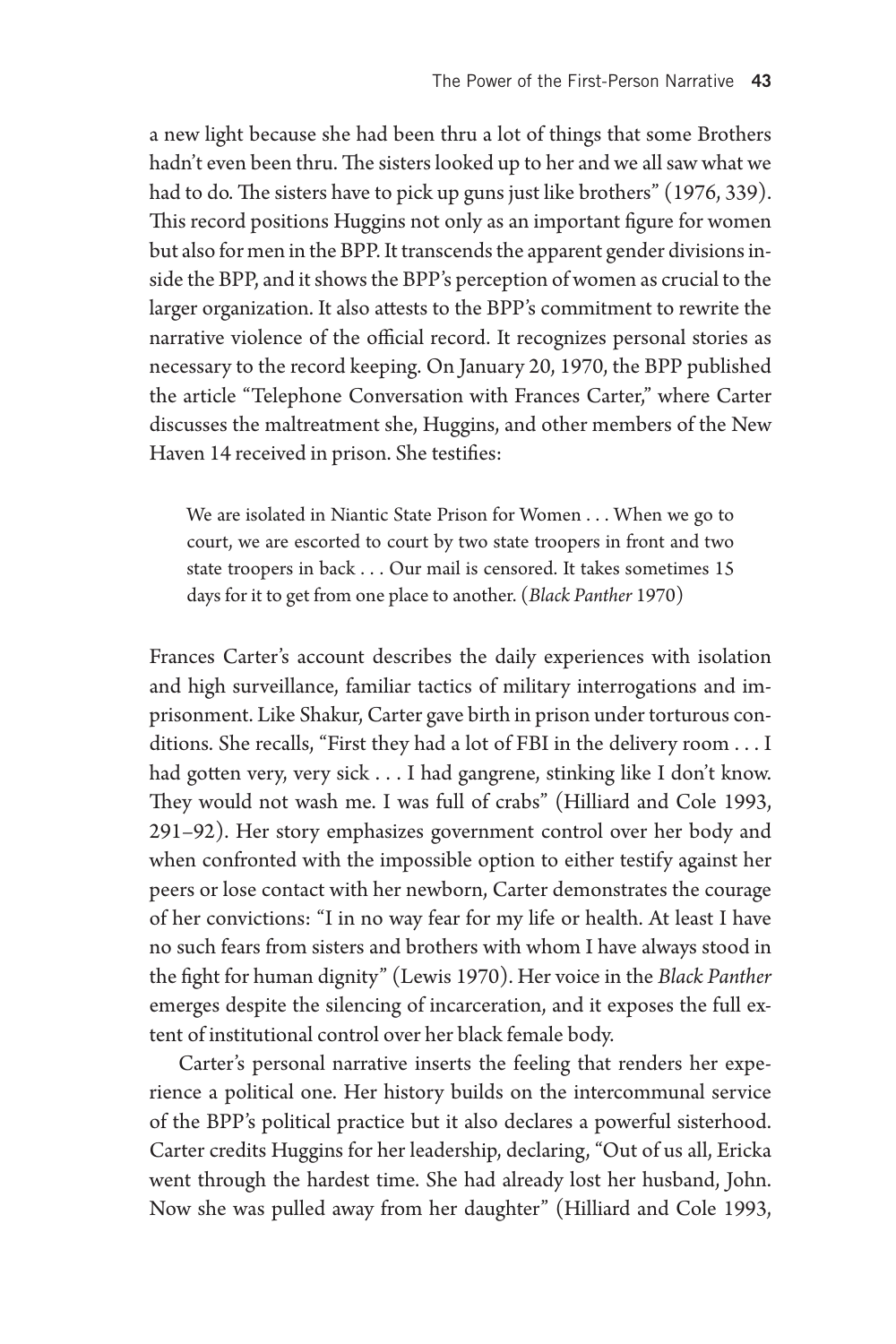291). Huggins served alongside a larger group of fourteen political prisoners, all collectively empowered. Even in their shared trauma, the women in this collective understood Huggins's struggle as exemplary. Her political imprisonment became their symbol of survival while Huggins maintained a vocal defense of the BPP. From prison she writes:

It is needless to say that the people are confused at this point as to what the Party's politics are. They are not to threaten or harass the people. The blundering of the mass media and the power structure must not be misinterpreted. The party is neither vicious nor dogmatic, but we are fighting for the liberation of all political prisoners . . . The Party will never die because the people will never allow that . . . They cannot break our spirits; we will win! (Huggins 1969)

This historical rebuttal asserts the harmful effects caused by the media and other institutions' falsification of BPP politics. Huggins speaks in a collective voice in her letter, advocating for the freedom "of all political prisoners." Intercommunalism shaped her ideas around community, and her pronouncement, "They cannot break our spirits; we will win," expresses the BPP's intercommunal determination in challenging the institutional onslaught against them. Huggins insists on the collective "we," whose mission and determination incorporates the individual and the political. Her letter represents a movement from private to public, illustrating a shift from the singular to the collective.

Personal testimony becomes political praxis. Huggins's storytelling reproduces the emotion that motivates action. While personal testimony offers an alternative history of her present political struggles, Angela Davis also follows this model in her 1971 letter to Huggins:

You had been immediately arrested on a manifestly fabricated charge conspiracy to retaliate, or something equally ridiculous. We were hurting with your pain. While we watched your approach—you were walking through the jail's iron gates—our silence was throbbing with inexpressible pain. And as we were desperately searching for words to convey our unyielding solidarity, it was your strong, undaunted voice that broke the silence . . . Your unflinching determination as you clenched your fist and said, "All Power to the People," prompted me to think to myself, this must be the strongest, most courageous Black woman in America. (123)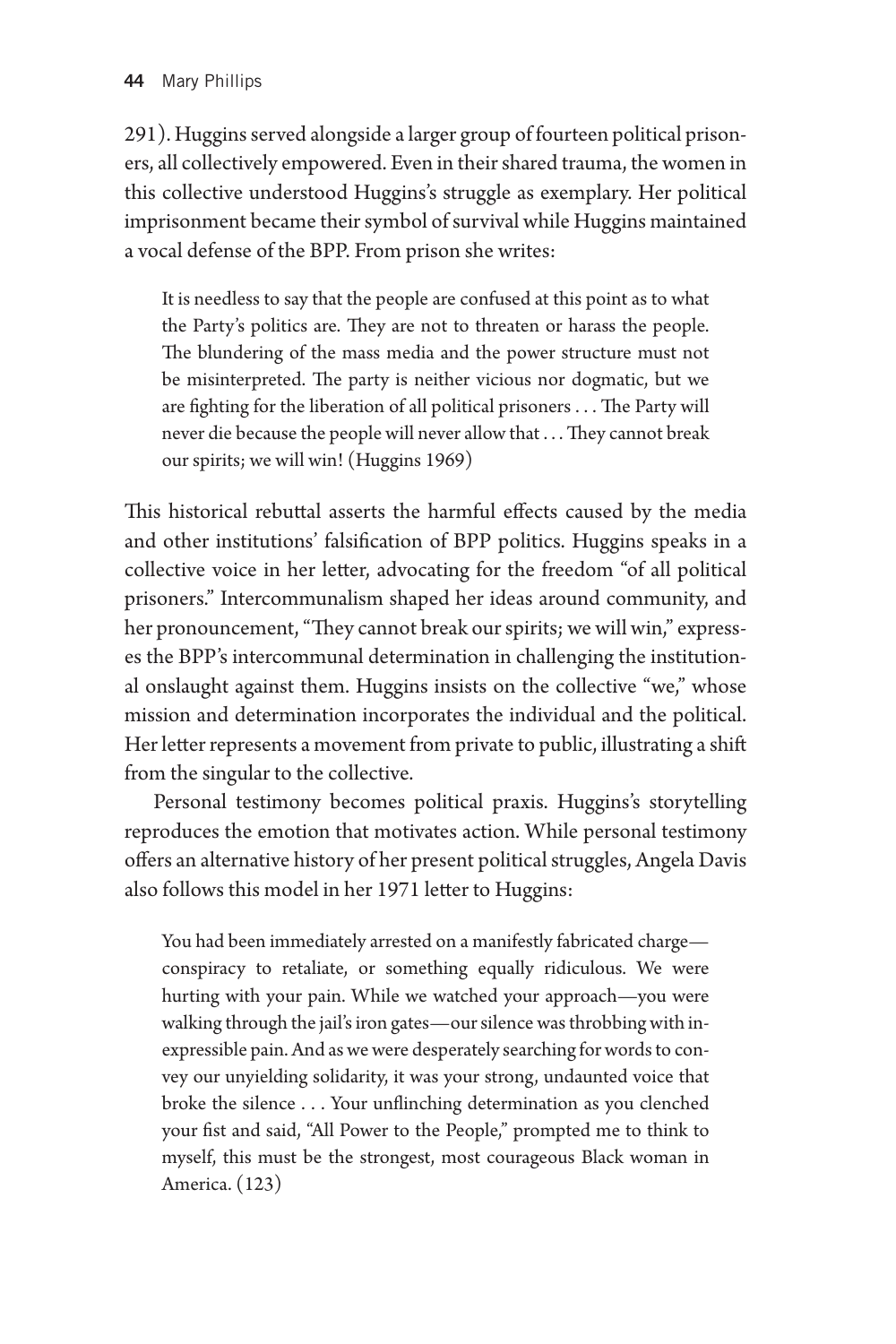Davis begins by indicting the U.S. justice system for what she believes is a "manifestly fabricated charge" against Huggins in its attempt to silence her political activities. She uses the personal letter to interrupt the official script. Davis expresses collective empathy when she comments, "We were hurting with your pain." Davis's transition from "we" to "you" showcases her individual feeling and political connection with the New Haven 14 and the community of activists who share her perspective. Her letter is a public document, one that politicizes the personal. She recognizes Huggins's absence in the official record when she writes, "Our silence was throbbing with inexpressible pain," and she reflects on the collective inability to challenge the institutional power in which she compares powerlessness to speechlessness. Her letter identifies Huggins's example as more than speech but also as defiance against institutional injustice. In Huey P. Newton's words, "'All Power to the People' sums up our goals for Black people, as well as our deep love and commitment to them. All power comes from the people, and all power must be ultimately vested in them" (1995, 167–68). Huggins's "clenched fist" thus represents a declaration of emotional intensity, of "deep love." As she chants "All Power to the People," she stresses the community praxis of love, action, authority, and change, all of which depend on the community.

As part of black women's political solidarity, BPP Communications Secretary Kathleen Cleaver also published a letter in the *Black Panther* in 1971. It articulates the shared political practice of using the personal letter to declare one's politics and create a new history. Reading these letters together shows a pattern and a new methodology in approaching the absence of a radical black feminist political praxis. As part of this collective solidarity she writes:

I always think of the pain you feel at being torn asunder from Mai . . . [T]he picture of you standing in front of the New Haven courthouse with clenched fist raised, shouting "Free Huey," gives me new encouragement to persist and perform even more powerfully . . . Your courage in the cage of death enables us all to have greater strength, and your heroism is what will bring the oppressed people of the whole world the salvation of liberation and the peace of self-determination. (Cleaver 1971)

As a fellow mother in the BPP, Cleaver opens by expressing empathy for Huggins's trauma of being separated from her daughter as a result of state violence. Gender becomes an important condition of her heroic status.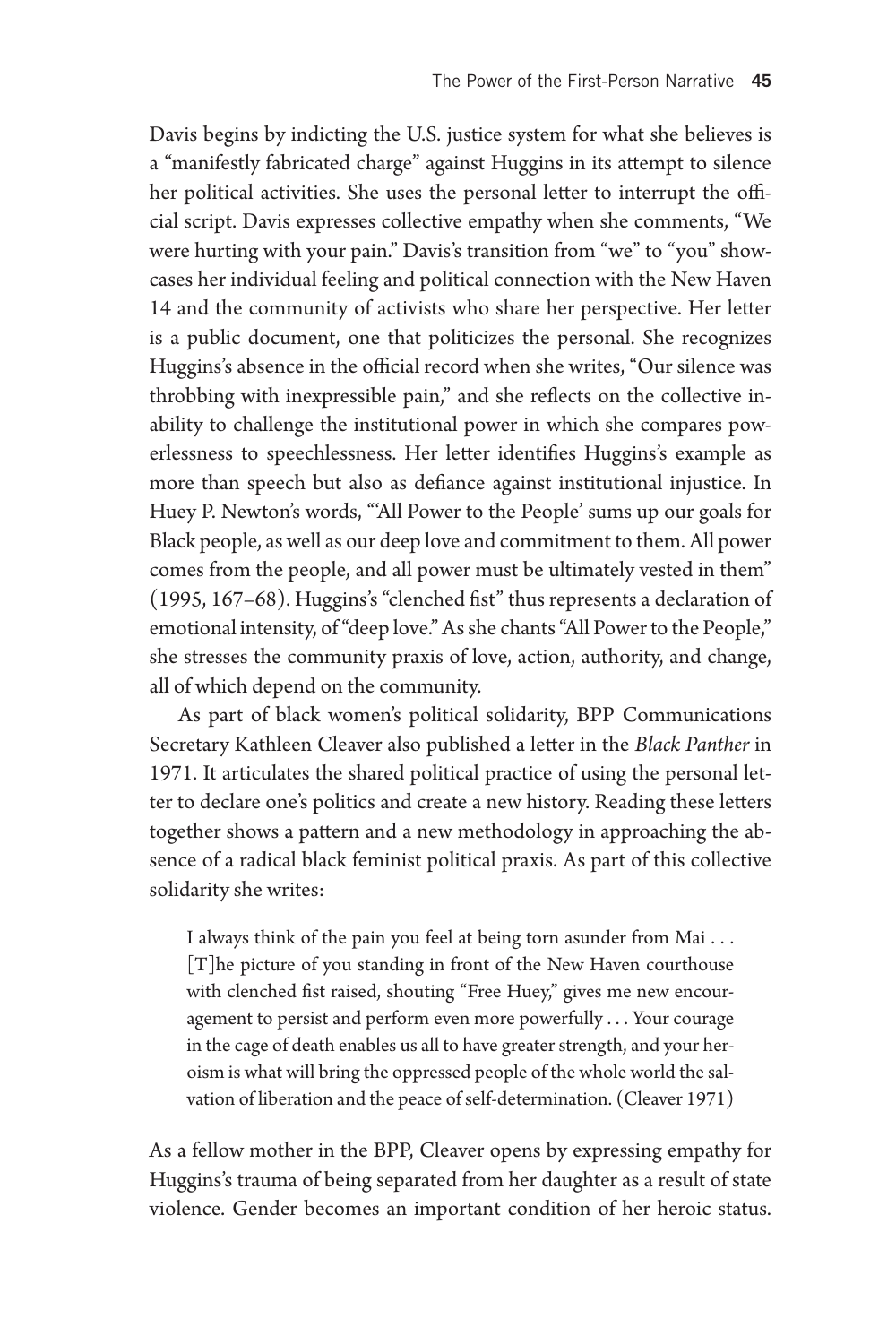Similar to the black mothers who organized Sojourners For Truth and Justice decades earlier, Cleaver builds on their example to elaborate on a longer tradition of black women mothers, of women imagining new futures for their children.<sup>5</sup> Her letter also highlights the intersectionality of the personal—a mother, a black person, and an intellectual. Her language moves from "you" to "us," reiterating the shift from the singular to the collective. Huggins's "clenched fist raised" delivers an explicit statement of solidarity, authority, and defiance. For Cleaver, "the cage" represents subjugation and the dehumanizing circumstances that would impart "death," the poisonous injustices perpetuated by a corrupted legal system. She elevates Huggins above a problematic power structure by highlighting her "greater strength" and her "heroism." Importantly, she connects Huggins's example with "oppressed people of the whole world," linking the black power movement as critical to other social justice movements, including the antiwar, anticolonial, labor, and gender equality movements of the 1970s.

There is power in self-authorship, a power that positions black women as valiant. Davis's and Cleaver's personal letters function as witness testimony, as indictments of the prevailing political and judicial system. They detail an alternative perspective by recording their observations of endurance despite the horrors of the prison-industrial system, showcasing collaborative personal engagement as proof of women's solidarity and as BPP political actions. Their recollections challenge the official record.<sup>6</sup> Cleaver describes a photograph of Huggins that interrupts prevailing representations of the BPP and repositions them as gender-inclusive freedom fighters. It insists on self-authorship as another instance of witness testimony in which Huggins's body asserts the "peace of self-determination" (Cleaver 1971). The photo taken upon her release from prison also insists on women—on black women—refusing to submit to institutional power. Rather than broken and prone to the institutional power, Huggins's image shows a black woman succeeding on her own terms (fig. 1). Adorned with an iconic Afro, large hoop earrings, and rings on three of her fingers, Huggins's upright pose, as well as the angle of the picture, symbolizes her extraordinary strength and demeanor. This photograph of the moment she walked out of the courthouse, as Leigh Raiford argues, "necessitated an opportunity and a challenge to reclaim, repair, remake, reimagine, and redeem" (2011, 8). The coincidence of these images coupled with the testimonies of BPP women announce political agency as personal politics.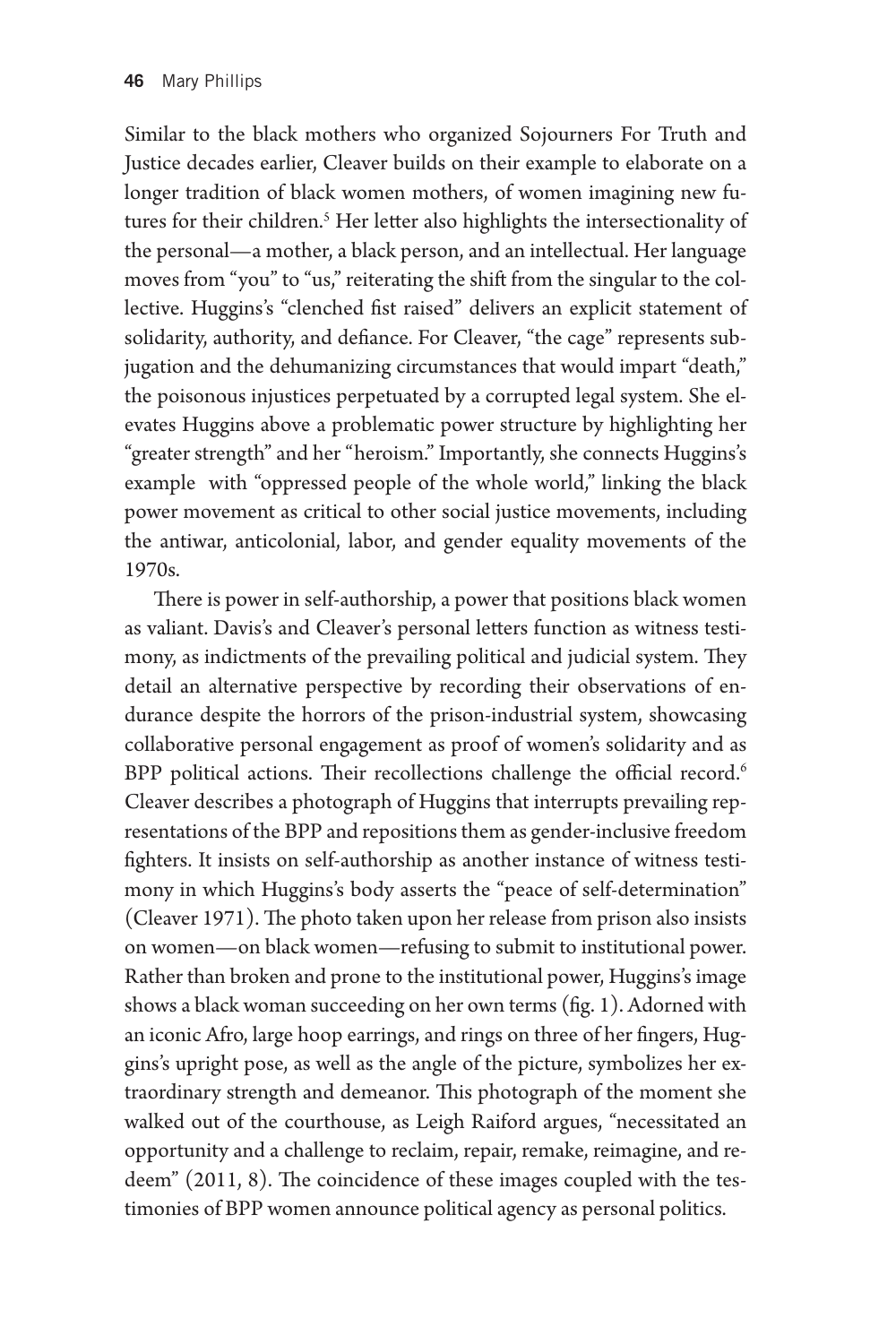

**FIG. 1.** Photo taken in California in 1971. From the personal collection of Ericka Huggins.

In the 1970s, intercommunal politics began with the BPP. Inside of that, the BPP women were crucial in demonstrating the ways in which the personal is always political. Huggins's liberation story is one that extends beyond racial specifics. Her white female lawyer Catherine Roraback, for instance, in an unpublished interview with Amy Kesselman in Canaan, Connecticut, in 1992, remarked in relation to this infamous trial:

[Huggins] is a very rare person who educated me in many ways. I'll never forget the beginning of the Panther trial the first day we were in court, and she turned to me and verbalized this—what a male scene it was . . . I suddenly looked at the courtroom from the eyes of a woman defendant, and I thought, My God, what do you do about this? . . . She was one of the most creative clients I ever had.

For Roraback, this BPP trial enlightened her to the gendered particulars of a political confrontation with institutional power. She recognizes Huggins as a scholar and teacher, and her point of view acknowledges Huggins's agency in her resistance to the patriarchal authority of the "male scene." As a woman practicing her profession and her politics in a male-dominated space, Roraback expresses empathy and sisterhood for Huggins when she imagines Huggins's view of the scene. She recognizes Huggins's vulnerable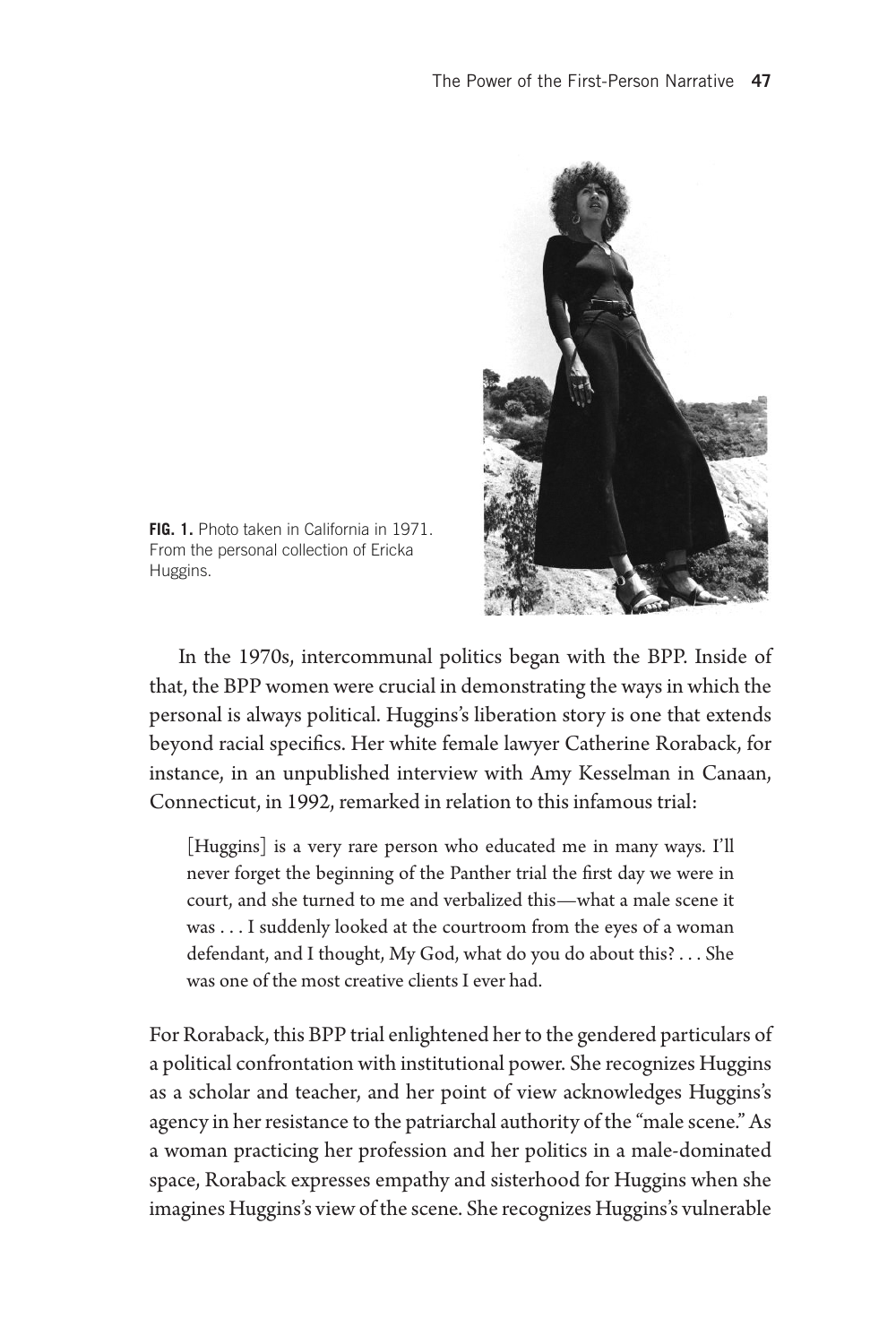position as a woman and as a black activist in a courtroom hostile to both, understanding the tremendous odds that inhibit their victory. Roraback also values Huggins as an artist and as an intellectual when she identifies Huggins's creativity. This creativity, this art, is the insight that comes from alternative community politics. It announces Huggins's cognizance that comes from her empathy, her understanding of another that produces her conscious awareness. Self-authorship functions as an interruption to the official record, and it plays a critical role when constructing women's stories that allow for emotions. This provides a greater landscape in developing a complex view of women's experiences in the BPP. Huggins's liberation story reveals the emotional and physical violence and pain experienced in the redefinition of the BPP agenda by COINTELPRO. Her personal account elucidates the power of first-person narratives, which infuses an awareness of humanity. Her narrative provides a radical example of the significance of affective communities and the power of feelings.

#### **Acknowledgments**

I would like to thank my colleagues at the Faculty Fellowship Publication Program, especially Lara Saguisag. In addition, I would like to extend thanks to Amy Kesselman, Pero Dagbovie, Rashida Harrison, Shannon Cochran, and Ericka Huggins.

Raised in Detroit, Michigan, **Mary Phillips** received her PhD in African and African American studies from Michigan State University. She currently teaches at Lehman College, City University of New York. Her research explores women and gender in the Black Panther Party.

#### **Notes**

- 1. Ericka Huggins paraphrased the juror's remarks. She could not remember her words verbatim. The female juror was replying to the male juror who was holding out. The two lawyers who were told this information are deceased.
- 2. See Churchill 2001; Churchill and Vander Wall 2002a; and Churchill and Vander Wall 2002b.
- 3. BPP members were required to read works from thinkers and international leaders including Mao Tse-tung, Malcolm X, Marcus Garvey, W.E.B. Du-Bois, Kwame Nkrumah, and John Hope Franklin, among others. Members were also required to attend political education classes.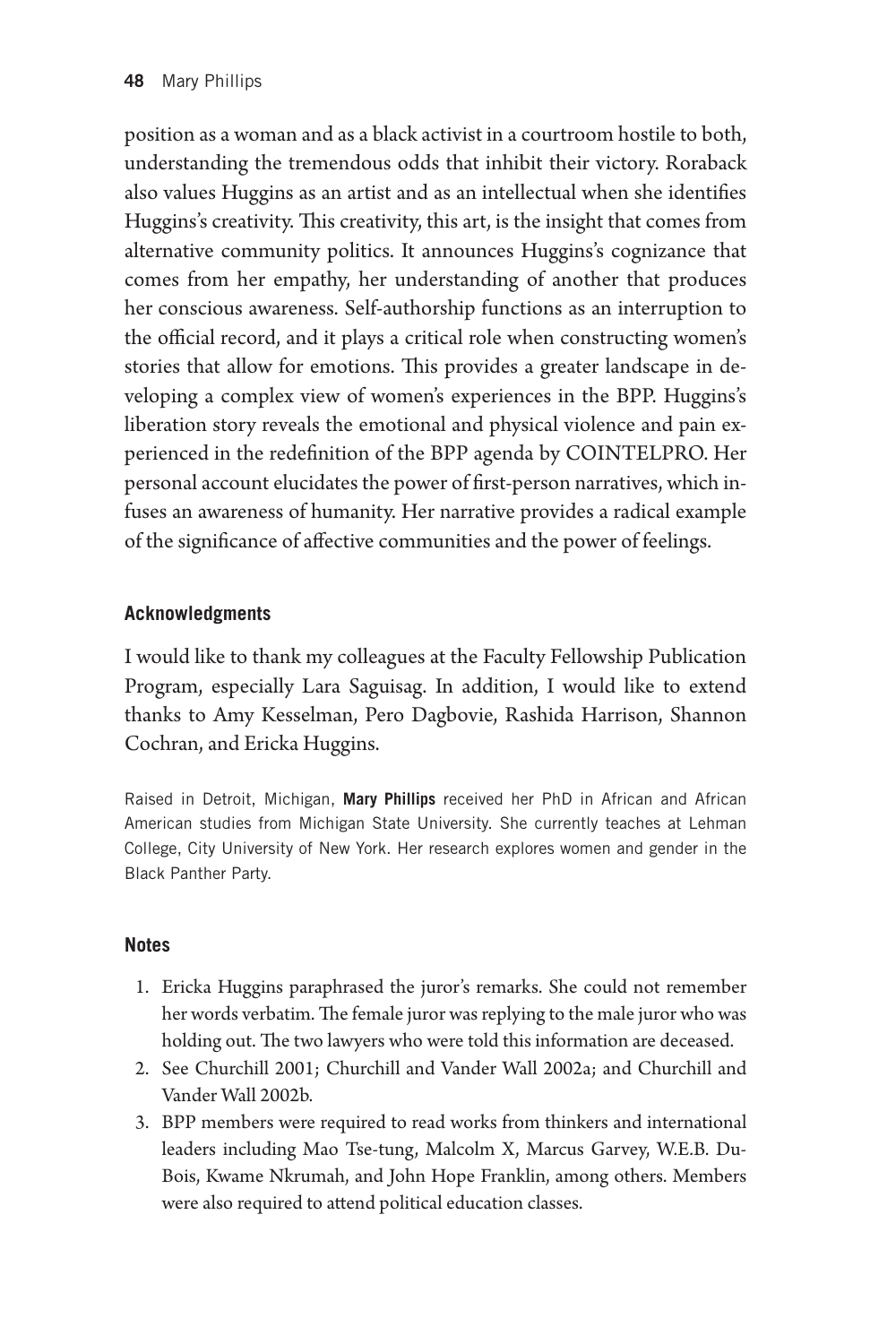- 4. See Shakur 1987; Njeri 1991; Brown 1992; Perkins 2000; Collier-Thomas and Franklin 2001; Gore, Theoharris, and Woodard 2009; and Bukhari 2010.
- 5. For more information on Sojourners For Truth and Justice, see McDuffie 2011 and Gore 2011.
- 6. For books on women and prison, see Davis 2003; Richie 2012; Talvi 2007; and Law 2012.

#### **Works Cited**

- Abron, JoNina. 1998. "'Serving the People': The Survival Programs of the Black Panther Party." In *The Black Panther Party Reconsidered*, edited by Charles E. Jones, 177–192. Baltimore: Black Classic Press.
- Achebe, Nwando. 2002. "Getting to the Source: Nwando Achebe—Daughter, Wife, and Guest—A Researcher at the Crossroads." *Journal of Women's History* 14 (3): 9–31.
- Ahmed, Sara. 2004. "Affective Economies." *Social Text* 22 (2): 117–139.
- *Black Panther*. 1970. "Telephone Conversation with Francis Carter: One of the Connecticut 8 Out on Bail." January 24.
- Brown, Elaine. 1992. *A Taste of Power: A Black Woman's Story*. New York: Doubleday.
- Brown, Scot. 2003. *Fighting for US: Maulana Karenga, the U.S. Organization, and Black Cultural Nationalism*. New York: New York University Press.
- Bukhari, Safiya. 2010. *The War Before: The True Life Story of Becoming a Panther, Keeping the Faith in Prison & Fighting for Those Left Behind.* New York: The Feminist Press.
- Christian, Mark. 2002. "The Black Intellectual/Activist Tradition: Notes on the Past, Present, and Future." In *Black Identity in the 20th Century: Expressions of the U.S. and U.K. African Diaspora*, edited by Mark Christian. London: Hansib Publications.
- Churchill, Ward. 2001. "'To Disrupt, Discredit, and Destroy': The FBI's Secret War against the Black Panther Party." In *Liberation, Imagination, and The Black Panther Party: A New Look at the Panthers and Their Legacy*, edited by Kathleen Cleaver and George Katsiaficas. New York: Routledge.
- Churchill, Ward and Jim Vander Wall. 2002a. *Agents of Repression: The FBI's Secret Wars Against the Black Panther Party and the American Indian Movement*. 2nd ed. Cambridge, MA: South End Press.
	- ———. 2002b. *The COINTELPRO Papers: Documents From the FBI's Secret War Against Dissent in the United States*. 2nd ed. Cambridge, MA: South End Press.
- Cleaver, Kathleen. 1971. "Letter From Kathleen Cleaver to Ericka Huggins." *Black Panther*, March 6.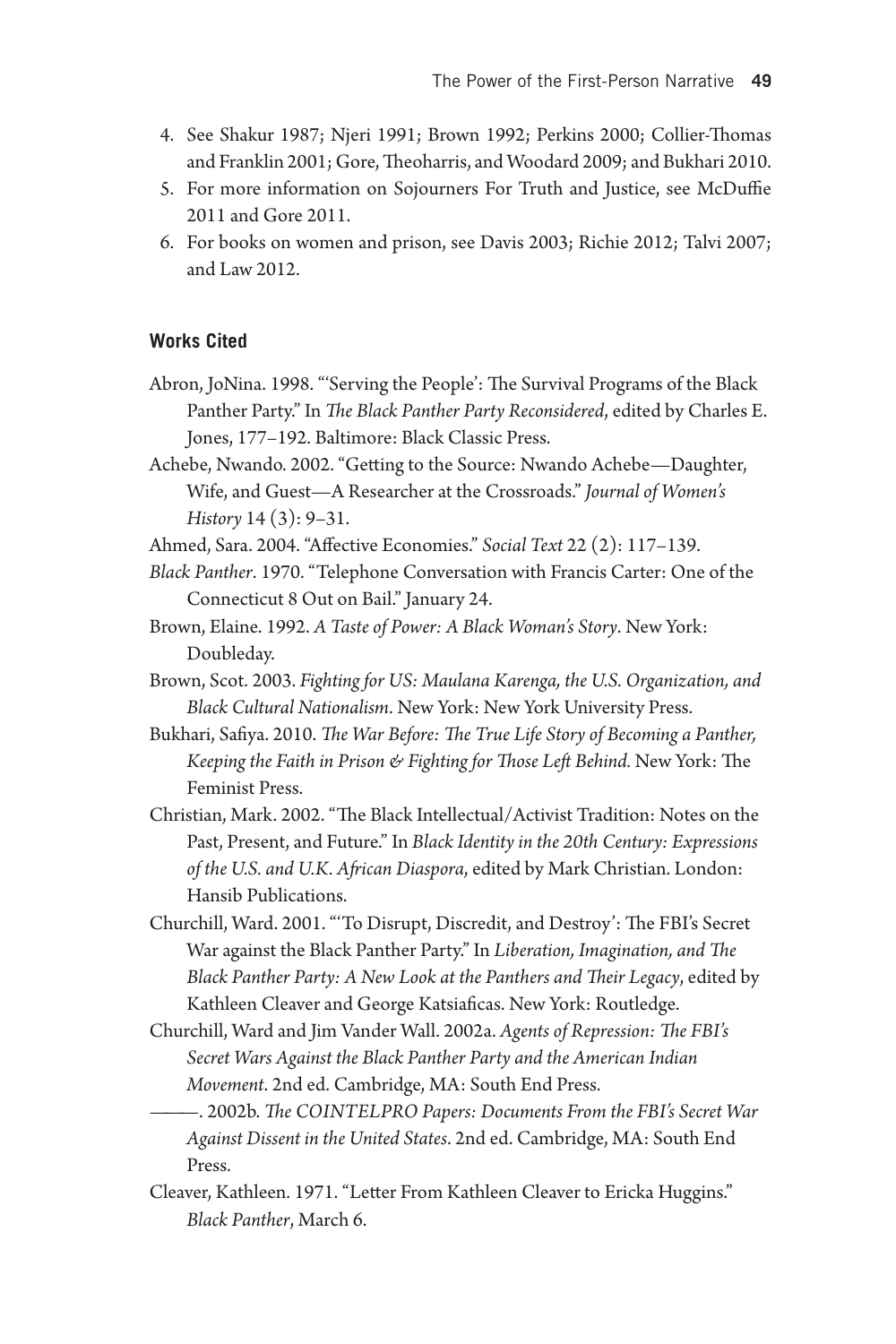- Collier-Thomas, Bettye and V. P. Franklin, eds. 2001. *Sisters in the Struggle: African American Women in the Civil Rights-Black Power Movement*. New York: New York University Press.
- Combahee River Collective. 2014. "A Black Feminist Statement." *WSQ* 42  $(3/4): 271-80.$
- Davis, Angela. 1971. "A Letter to Ericka from Angela." In *If They Come in the Morning: Voices of Resistance,* edited by Angela Davis, Ruchell Magee, the Soledad Brothers and Other Political Prisoners, 123–127. San Francisco: Signet.
	- ———. 1998. "Reflection on the Black Woman's Role in the Community of Slaves." In *The Angela Y. Davis Reader*, edited by J. James, 111–128. Malden, MA: Blackwell Publishers.
	- ———. 2003. *Are Prisons Obsolete?* New York: Seven Stories Press.
- Gluck, Sherna and Daphne Patai. 1991. Introduction to *Women's Words: The Feminist Practice of Oral History,* edited by Sherna Gluck and Daphne Patai. New York: Routledge.
- Gore, Dayo F. 2011. *Radicalism at the Crossroads: African American Women Activists in the Cold War*. New York: New York University Press.
- Gore, Davo F., Jeanne Theoharris, and Komozi Woodward, eds. 2009. *Want to Start A Revolution? Radical Women in the Black Freedom Struggle*. New York: New York University Press.
- Hart, Carl. 2014. *High Price: A Neuroscientist's Journey of Self-Discovery that Challenges Everything You Know about Drugs and Society*. New York: HarperCollins.
- Henley, William Ernest. 1875. "Invictus." http://www.poetryfoundation.org/ poem/182194.
- Hesse, Hermann. 1951. *Siddhartha*. New York: New Directions.
- Hilliard, David and Lewis Cole. 1993. *This Side of Glory: The Autobiography of David Hilliard and the Story of the Black Panther*. Chicago: Lawrence Hill Books.
- Huggins, Ericka. 1969. "All Power to the People: Letter From Prison." *Black Panther*, September 13.
- Jeffries, Judson L. 2002. *Huey P. Newton: The Radical Theorist*. Jackson, MS: University Press of Mississippi.
- Law, Victoria. 2012. *Resistance Behind Bars: The Struggles of Incarcerated Women*, 2nd ed. Oakland, CA: PM Press.
- Lerner, Gerda. 1992. *Black Women in White Amerika: A Documentary History*. New York: Vintage Books.
- Lewis, Aubrey. 1970. "Panther Asked to 'Sell Out.'" *Black Panther*.
- McDuffie, Erik S. 2011. *Sojourning For Freedom: Black Women, American*